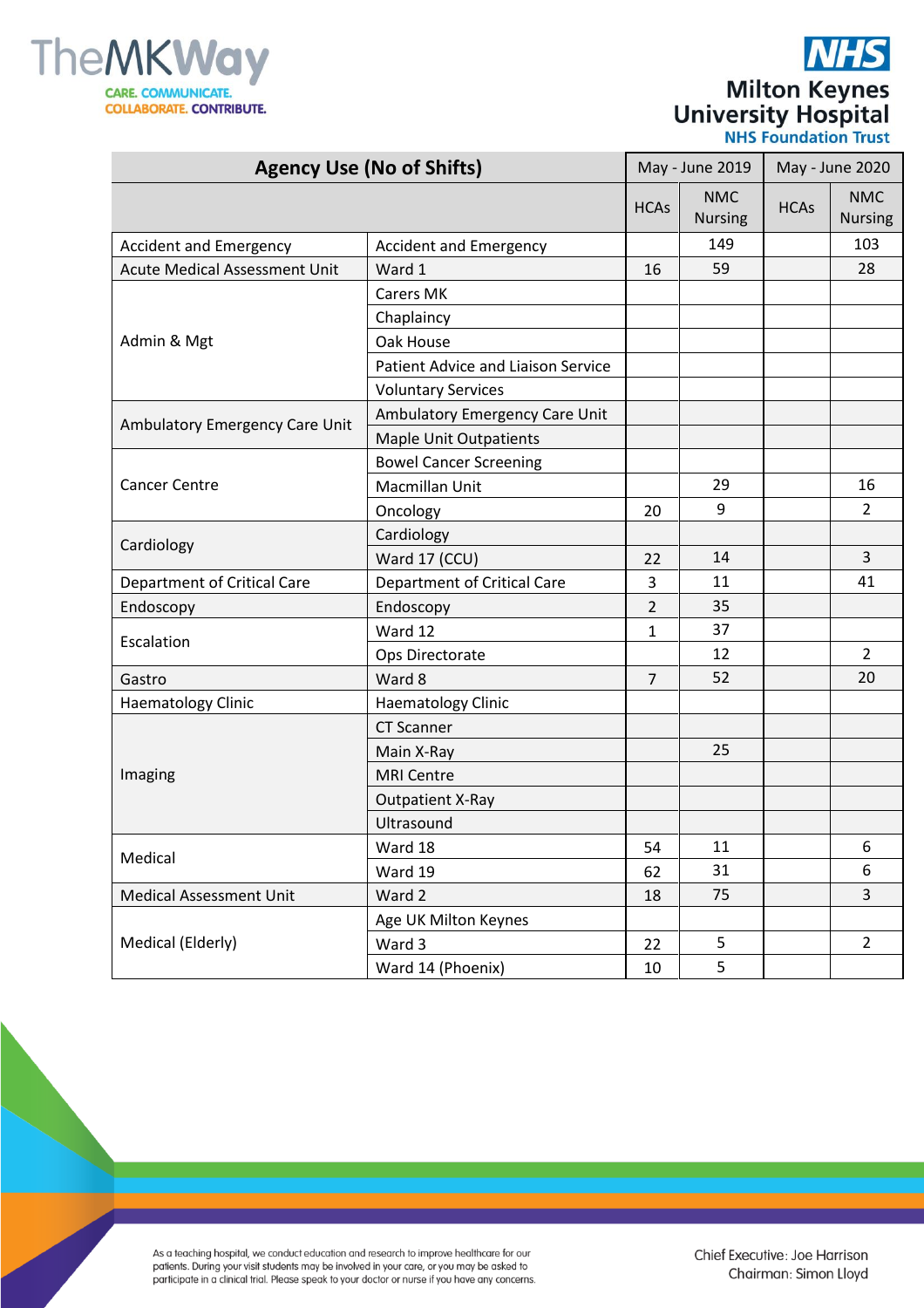

Surgical

**Milton Keynes**<br>University Hospital<br>
NHS Foundation Trust

|                        |                                   |    |     | <b>ITIL INDIANALIST III.</b> |                         |
|------------------------|-----------------------------------|----|-----|------------------------------|-------------------------|
| Obs & Gynae            | Antenatal Day Assessment Unit     |    | 4   |                              |                         |
|                        | EPAU                              |    |     |                              |                         |
|                        | Labour Ward                       |    | 55  |                              | $\mathbf{1}$            |
|                        | <b>Obstetrics and Gynaecology</b> |    |     |                              |                         |
|                        | Ward 9                            |    | 32  |                              | 17                      |
|                        | Ward 10                           |    | 11  |                              | $\mathbf{1}$            |
| Ophthalmology          | Ophthalmology                     |    |     |                              |                         |
|                        | <b>Breast Care Unit</b>           |    |     |                              |                         |
|                        | <b>Enhanced Recovery</b>          |    |     |                              |                         |
|                        | Eye Clinic                        |    |     |                              |                         |
| Outpatients            | <b>Fracture Clinic</b>            |    |     |                              |                         |
|                        | Hand Therapy                      |    |     |                              |                         |
|                        | Orthoptics                        |    |     |                              |                         |
|                        | Outpatients                       |    |     |                              |                         |
| <b>Palliative Care</b> | <b>Palliative Care</b>            |    |     |                              |                         |
|                        | <b>Milton Mouse</b>               |    |     |                              |                         |
| Paediatrics            | Ward 4                            |    | 66  |                              |                         |
|                        | Ward 5                            |    | 140 |                              | $\overline{\mathbf{4}}$ |
|                        | <b>Neonatal Unit</b>              |    | 32  |                              | $\overline{2}$          |
| Pathology              | Pathology                         |    |     |                              |                         |
| Patient Discharge Unit | Patient Discharge Unit            |    | 22  |                              | 6                       |
| Pharmacy               | Pharmacy                          |    |     |                              |                         |
| <b>Renal Unit</b>      | <b>Renal Unit</b>                 |    |     |                              |                         |
| Respiratory            | Ward 15                           | 23 | 15  |                              | 5                       |
|                        | Ward 16                           | 19 | 14  |                              | 3                       |
| Safeguarding           | Safeguarding                      |    | 37  |                              |                         |
| Sexual Health          | Sexual Health                     |    |     |                              |                         |
|                        | <b>Stratford Suite</b>            |    |     |                              |                         |
| Stroke                 | Hyper Acute Stroke Unit           |    |     |                              |                         |
|                        | Ward 7                            | 32 | 24  |                              | 3                       |
|                        | <b>DSU</b>                        |    | 36  |                              |                         |
|                        | Theatres                          |    | 149 |                              | 20                      |

 $30\,$ 

22

42

29

6

 $12$ 

As a teaching hospital, we conduct education and research to improve healthcare for our participate in a climate we constant and be involved in your care, or you may be asked to<br>participate in a clinical trial. Please speak to your doctor or nurse if you have any concerns.

Ward 20

Ward 21

Ward 22

Chief Executive: Joe Harrison Chairman: Simon Lloyd